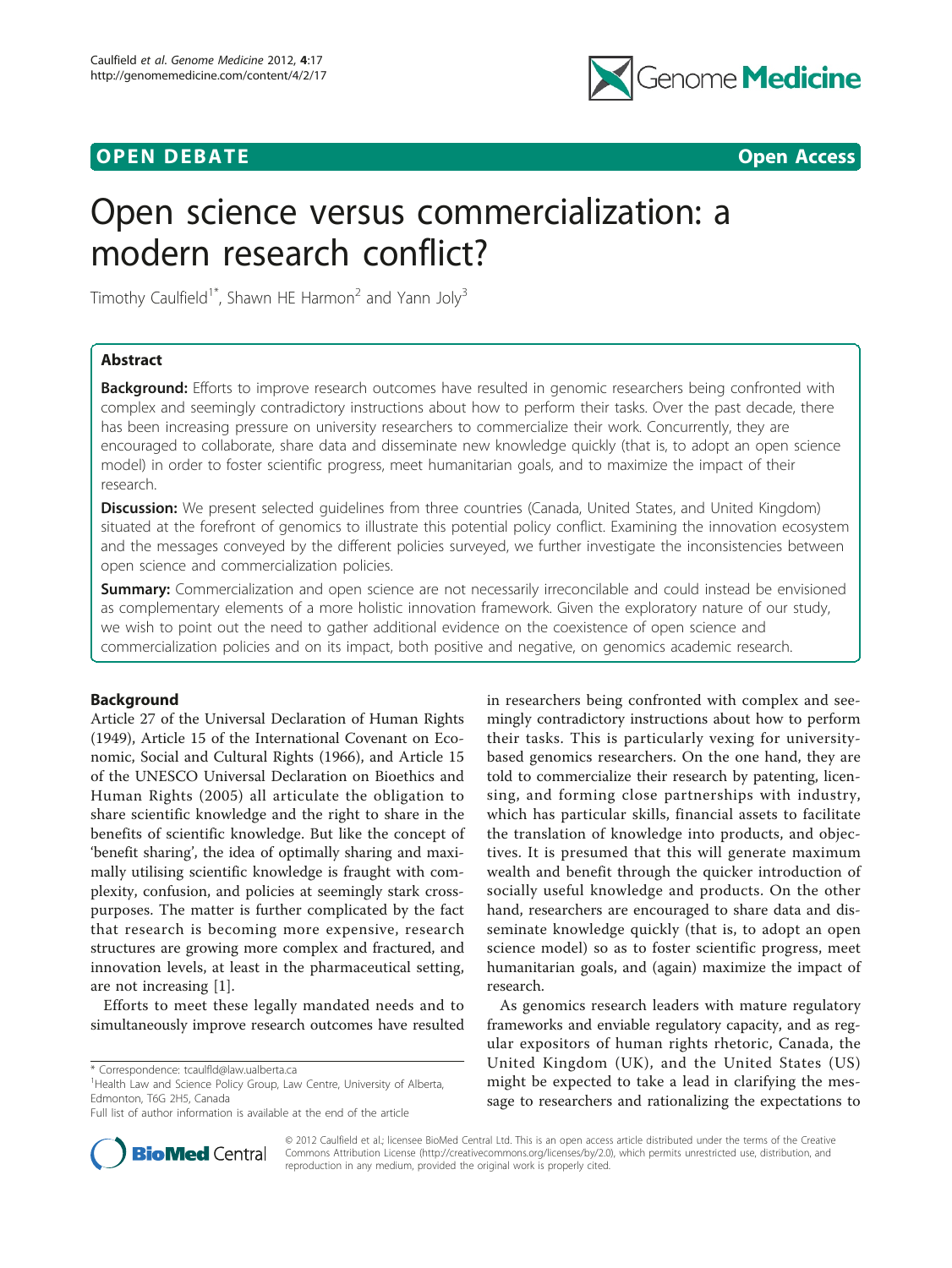regard (for example, Japan and the BRIC countries which they are held. While we recognize that other jurisdictions will have an equally strong interest in this Brazil, Russia, India and China), space limits our ability to address them, and, in any event, this paper is not intended as a comprehensive survey/study. Below we discuss the prevalence of these conflicting messages in Canada, the UK, the US, and internationally, and highlight some of the practical difficulties they are creating within the global research community. In doing so, we focus on the bioscience sector, which has been the subject of significant expectation and support, and we offer some hope to researchers that a rational course is not impossible.

## **Discussion**

## Commercialize and translate

While there are numerous social and political forces at work in generating the above-noted pressure to commercialize research, two in particular are noteworthy. The first relates to the need, recognized by governments and imposed on researchers, to secure research funds from sources other than government [[2-5](#page-8-0)]. The second, and arguably more important, force is the desire to position university research as an engine of economic growth. The pressure to 'translate' has grown sharper since the addition of a 'third role' for universities in the 1990s; to 'knowledge producer' and 'knowledge transmitter' was added 'economic developer' [[6\]](#page-8-0).

This paradigm shift has resulted in increasing expectations that university researchers will build ties with industry and produce research with commercial potential. In the biotechnology sector, for example, knowledge-driven biotech start-up clusters associated with universities were prompted [[7\]](#page-8-0). By 2003, the high technology cluster in Oxfordshire, England contained some 1,400 firms and employed some 37,000 people [\[8](#page-8-0)]. Pursuing this partnering agenda has demanded that universities overcome existing cultural values - many of which contributed to the excellence for which they became known in the first place - and that they adopt a more entrepreneurial approach to their activities [[9](#page-8-0)]. While the commercialization of academic research has generated mixed results at best [[10,11](#page-8-0)], the imperative to commercialize university research persists, and can be found throughout the world in both soft 'nudges' (expressed in policy statements, university technology transfer office (TTO) mandates and practices, funding opportunities, and intellectual property (IP) 'toolkits' available to researchers), and hard obligations (expressed in research networks and public funding agency requirements and agreements). Importantly, as highlighted in Table [1](#page-2-0) this pressure is more than mere political posturing or bureaucratic musing. The idea

that researchers should commercialize their work is part of the official mandate of public funding agencies and research networks, as demonstrated in the review below.

In Canada, the National Research Council has adopted a strategy that 'downplays basic research' and emphasizes work that will 'attract industry partners and generate revenue' [\[12\]](#page-8-0), a shift that has been reproduced at the provincial level (for example, see the Alberta experience [[13\]](#page-8-0)). The commercialization objective has even been explicitly built into the enabling legislation of the Canadian Institutes of Health Research (CIHR). One of the legislated objectives of CIHR is 'facilitating the commercialization of health research in Canada and promoting economic development through health research in Canada' [[14\]](#page-8-0). The Canadian Networks of Centres of Excellence Program, developed in 1989 to mobilize Canada's best research teams, has been developed around the idea of altering the academic culture and managing scientific research to make it more commercial [[15\]](#page-8-0). In its recent 20th anniversary report, the Canadian Networks of Centres of Excellence stated that it would focus in the coming years on increasing industrial investment in research and development partnership and accelerating the commercialization of technologies, products and services [[16](#page-9-0)].

This emphasis is recreated at the science-specific level. For example, the Canadian Stem Cell Network is mandated to support the commercialization of its funded research; since 2005, it has aligned its research program to conform to the three main routes to market (cells, drugs, and tools), and has erected funds and produced practical advice to facilitate commercialization [[17\]](#page-9-0). In 2010, Genome Canada, an agency that supports largescale genomic and proteomic projects, launched a pilot program called Entrepreneurship Education in Genomics to facilitate education of the Canadian genomics research community on how to create and capture value from their research and translate their discoveries into marketable applications, products, technologies, systems and processes [[18\]](#page-9-0). This can be seen as an application of its Guidelines for Funding Large-scale Genomics Research Projects [[19\]](#page-9-0), which include effectiveness evaluations of commercialization plans for funding genomics projects.

As in Canada, numerous UK government policies and funding programs have been aimed at encouraging and improving university-to-business technology transfer, including the University Challenge and HEROBC [[20](#page-9-0),[21](#page-9-0)]. In October 2011, the UK government announced a £220 million program to translate Britain's research strengths, including those around stem cell research, into manufacturing success by facilitating academia-industry partnering through joint centers of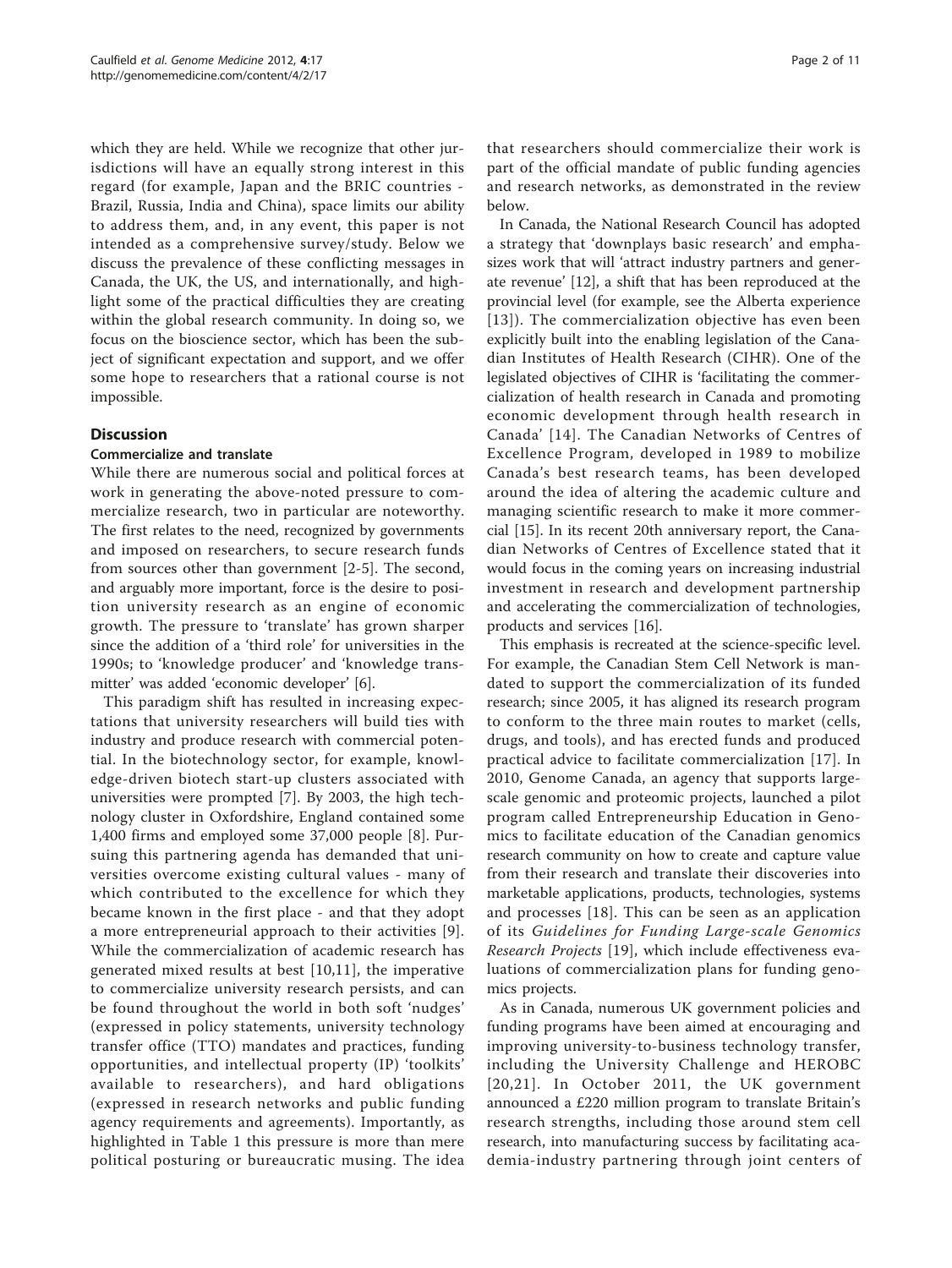<span id="page-2-0"></span>

| Canadian Institutes of Health Research (CIHR), Canadian Institutes of<br>Health Research Act (2000)                                              | The objective of the CIHR is to excel, according to internationally accepted<br>standards of scientific excellence, in the creation of new knowledge and its<br>translation into improved health for Canadians, more effective health<br>services and products and a strengthened Canadian health care system, by<br>encouraging innovation, facilitating the commercialization of health<br>research in Canada and promoting economic development through health<br>research in Canada                                                                                                                                                    |
|--------------------------------------------------------------------------------------------------------------------------------------------------|--------------------------------------------------------------------------------------------------------------------------------------------------------------------------------------------------------------------------------------------------------------------------------------------------------------------------------------------------------------------------------------------------------------------------------------------------------------------------------------------------------------------------------------------------------------------------------------------------------------------------------------------|
| Genome Canada, Guidelines for Funding Large-scale Genomics Research<br>Projects (2010)                                                           | Appendix A - Evaluation Criteria<br>B. Benefits for Canada<br>2. The demonstration of how anticipated results will contribute to job<br>creation, economic growth, development of a product, service, licenses or<br>the creation of start-ups<br>3. The effectiveness of the proposed plans for commercialization,<br>technology transfer and the handling of intellectual property (where<br>applicable)<br>4. The potential for use or commercialization (where appropriate) of the<br>anticipated results and the extent to which the proposed research will<br>further the development of new methods, perspectives and/or technology |
| Stem Cell Network (Canada), Commercialization strategy (2011)                                                                                    | The Network's commercialization strategy is driven by its mandate to<br>support the commercialization of its funded research, and by a desire to act<br>more broadly as a catalyst for commercialization across the whole Canadian<br>stem cell research sector                                                                                                                                                                                                                                                                                                                                                                            |
| California Institute for Regenerative Medicine (CIRM; US), CIRM Stem<br>Cell Grant Regulations (2009)                                            | a Grantee shall make reasonable efforts to develop, commercialize or<br>otherwise bring to practical application CIRM-funded technology or CIRM-<br>funded inventions                                                                                                                                                                                                                                                                                                                                                                                                                                                                      |
| Howard Hughes Medical Institute (HHMI; US), Intellectual Property and<br>Licensing Policies - Licensing by Host Institutions to Companies (2008) | the host institution is responsible for efforts to commercialize intellectual<br>property developed in HHMI laboratories at the site                                                                                                                                                                                                                                                                                                                                                                                                                                                                                                       |
| Howard Hughes Medical Institute (US), Intellectual Property Policy<br>(2007)                                                                     | The host institution's technology transfer office takes the lead on licensing<br>or other commercialization activities with respect to subject property<br>developed at the site                                                                                                                                                                                                                                                                                                                                                                                                                                                           |
| Department of Health (UK), Research Governance Framework for Health<br>and Social Care, 2d edition (2005)                                        | Consideration must be given to the exploitation of intellectual property<br>rights                                                                                                                                                                                                                                                                                                                                                                                                                                                                                                                                                         |
| Medical Research Council (UK), Good Research Practice (2005)                                                                                     | MRC-funded researchers are expected to maximize the prospects of<br>research being taken into practice through the commercial route by<br>protecting intellectual property rights                                                                                                                                                                                                                                                                                                                                                                                                                                                          |
| Medical Research Council (MRC; UK), Translational Research Strategy<br>(2008)                                                                    | The MRC recognizes the important role collaborations can play in helping to<br>meet our priorities of translating research into healthcare improvements and<br>enhancing economic prosperity. As such, the MRC welcomes applications<br>involving academic/industry collaborations                                                                                                                                                                                                                                                                                                                                                         |
| Biotechnology and Biomedical Sciences Research Council (BBSRC; UK),<br>Strategic Plan (2010)                                                     | BBSRC seeks to understand the most critical bioscience challenges facing<br>industry and create opportunities for engagement between academia and<br>industry. This ensures that the research and training we fund promote<br>innovation and generate impact. We will increase the range and depth of<br>our interactions with business                                                                                                                                                                                                                                                                                                    |

excellence [\[22](#page-9-0)]. This notion of university-industry collaboration and commercialization of outputs has spilled over into funding agency policies. For example, the Medical Research Council (MRC) Good Research Practice policy articulates an economic mission and stipulates that MRC-funded researchers are expected to maximize the prospects of research being taken into practice through the commercial route by protecting IP rights [\[23\]](#page-9-0). This policy also states that traditionally commercial and knowledge-enclosing material transfer agreements and confidentiality agreements are important for protecting resources that may have value. Similarly, the MRC's Operational and Ethical Guidelines for Human Tissue and Biological Samples for Use in Research [[24](#page-9-0)] state that the MRC's mission is to support research that will ultimately benefit human health and that commercial involvement is crucial to this effort. Thus, access by the commercial sector to samples of human material collected in the course of MRC-funded research should be facilitated. Finally, under its Translational Research Strategy [[25\]](#page-9-0), the MRC acknowledges 'the important role collaborations can play in helping to meet our priorities of translating research into healthcare improvements and enhancing economic prosperity', and it 'welcomes applications involving academic/industry collaborations.'

In its Strategic Plan [[26\]](#page-9-0), the UK's Biotechnology and Biomedical Sciences Research Council (BBSRC) articulates three 'enabling themes': (1) knowledge exchange, innovation and skills; (2) exploiting new ways of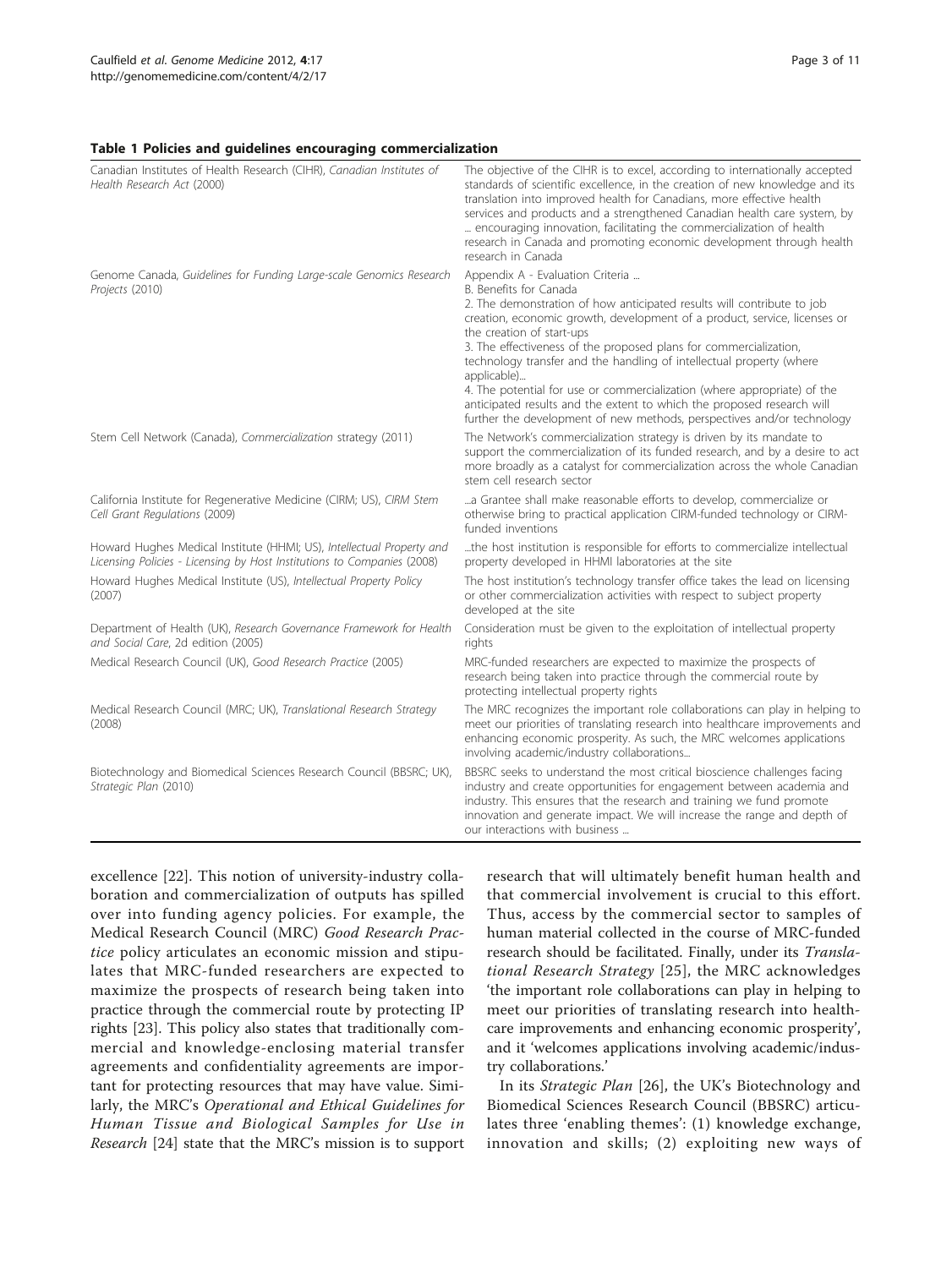working; and (3) partnerships. Regarding the first theme, the BBSRC explains:

BBSRC, in partnership with other funders, will develop a better understanding of the various routes and barriers to translation in different sectors. We will seek to deliver innovative solutions, focusing not only on intellectual property but more broadly on intellectual assets. We will also increase support for people in translational roles, and develop enterprise skills in researchers. ... BBSRC sustains a high quality research base that supports innovation in important UK business sectors including agriculture, food and drink, pharmaceuticals, healthcare, chemicals and biotechnology. Discovery and production activities in these industries depend on scientific advances in the academic community. BBSRC seeks to understand the most critical bioscience challenges facing industry and create opportunities for engagement between academia and industry. This ensures that the research and training we fund promote innovation and generate impact. We will increase the range and depth of our interactions with business...

These commercialization policies are not limited to universities and their primary funders, but are also advanced by other traditionally solidarity-based institutions. For example, the UK Department of Health, in its Research Governance Framework for Health and Social Care [[27](#page-9-0)], states: 'Consideration must be given to the exploitation of intellectual property rights.' It has also identified the NHS as an important contributor to innovation capable of capturing new technologies and ensuring that those inventions that can make more income available for improving the health service are appropriately developed and exploited.

In the US, which has a long history of commercializing university research [[28,29\]](#page-9-0), the heightened pressure to work with industry is perhaps best exemplified by President Obama's 2011 State of the Union address where he unveiled his 'Startup America' initiative [\[30](#page-9-0)] and called upon the research community to help stimulate the economy [[31\]](#page-9-0). He characterized this wealthand job-creation plea as 'our generation's Sputnik moment' [[31,32](#page-9-0)]. President Obama's initiative is multifaceted but seeks to boost overall innovation and entrepreneurship in America by encouraging private investment in startups. One part of this initiative is the National Science Foundation's Innovation Corps (I-Corps) program, which, through public-private partnerships and funding opportunities, will 'guide promising research with commercial potential out of university laboratories' of current or previously funded National Science Foundation grantees [\[33](#page-9-0)]. Although adopting a more nuanced perspective on commercialization, a recent report from the National Research Council Committee on management of university IP nevertheless concluded that 'the goal of expeditious and wide dissemination of discoveries and inventions places intellectual property based technology transfer squarely within the research university's core missions of discovery, learning, and the promotion of social well-being' [[34](#page-9-0)]. Finally, as in Canada, the commercialization imperative is reproduced at the state level (for example, see the California Institute for Regenerative Medicine [[35\]](#page-9-0)), and at the private philanthropic level (for example, see the Howard Hughes Medical Institute [[36\]](#page-9-0)).

Importantly, empirical research has confirmed the mounting intensity of this commercialization pressure. For example, a recent study of the perceptions of Canadian TTOs found that, '[w]ithout exception, all technology transfer professionals interviewed believed that commercialization pressure has increased over the past 10-15 years' [[37](#page-9-0)]. As noted by one TTO respondent when asked if commercialization expectations have intensified: 'Very much so, dramatic. The pressure is coming from the government, the federal government and provincial government.' So not only are pressures mounting, but researchers are becoming increasingly sensitive to those pressures. Studies of the Australian [[38](#page-9-0)] and Canadian genomics and stem cell research communities (both of researchers and the public) have also illustrated some of the challenges and frustrations created by the increasing commercialization of academic research [[39](#page-9-0)-[41](#page-9-0)], including the disconnection with the fundamental research reality, negative impact of commercial secrecy on academic research, and ambivalence of researchers toward gene patents.

## Open scientific collaboration

Despite the above policies, and perhaps following the mixed results achieved under them, there is also a movement, under a seemingly opposing ethos, to openly share scientific knowledge and to forge a model of 'open scientific collaboration'. Though removed in many ways from the open access and open innovation models that transformed the information and communication and the business sectors [[42](#page-9-0),[43](#page-9-0)], it reflects them in its ambition to create a more open, collegial, and collaborative research environment, and it has been advanced over the past decade by several moves in a wide array of disciplines [[44,45\]](#page-9-0). A common broad justification for open scientific collaboration (and increased sharing) is the idea, expressed succinctly by the BBSRC, that making data more readily available will reinforce open scientific enquiry and stimulate new investigations and analyses, and efforts at doing so should be led by the scientific community to ensure (1) data quality, (2) the formation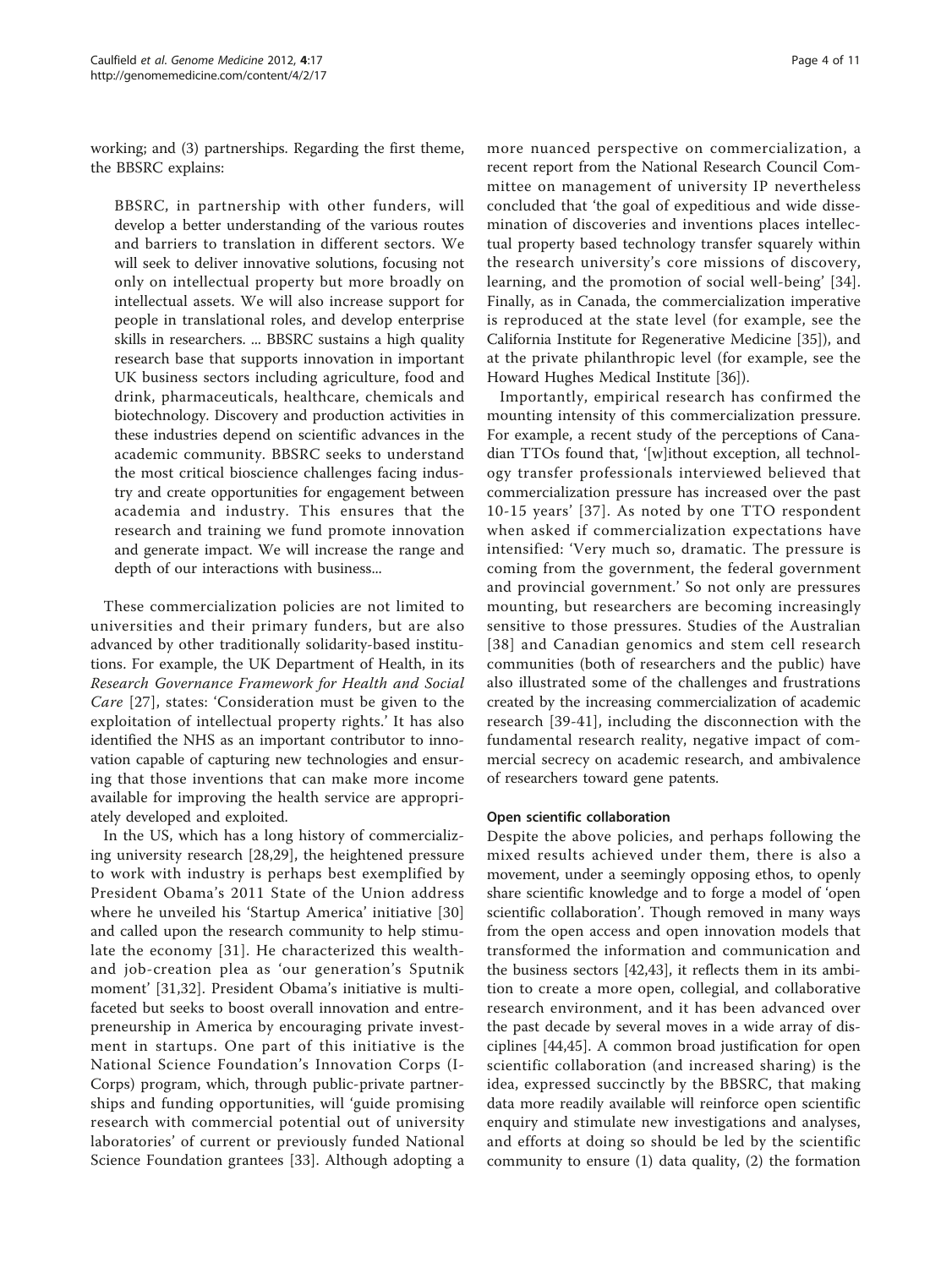of good practice, and (3) the natural embedding of sharing into the scientific culture [\[26](#page-9-0)].

In the bioscience sectors, this model has been pushed by leading international organizations and the research community itself [[46](#page-9-0)-[48\]](#page-9-0). UNESCO's Universal Declaration on the Human Genome & Human Rights [[49\]](#page-9-0), which is aimed at member states and research stakeholders, emphasizes the right of scientific inquiry within a human rights framework and subject to dignity-based limitations (Articles 10 to 15). It states that benefits should be shared (Article 12), articulates the duty to present and utilize findings (Article 13), and directs states and organizations to cooperate and exchange scientific knowledge and information (Article 19). UNESCO's International Declaration on Human Genetic Data [[50\]](#page-9-0) aims to foster international medical, scientific and cultural cooperation and fair access, and international dissemination of scientific knowledge, particularly between industrialized and developing countries (Article 18). It directs researchers to establish cooperative relationships based on mutual respect, and to circulate data so as to foster knowledge-sharing. The International Organisation of the Human Genome (HUGO), which considers databases and genetic data to be global public goods, has also been a proponent of open data sharing in its various ethics policies [[51](#page-9-0)].

Similarly, the Organisation for Economic Co-operation and Development (OECD), in its Principles and Guidelines for Access to Research Data from Public Funding [[52\]](#page-9-0), states that the value of data lies in their use. Most importantly, it states that full and open access to scientific data should be adopted as the international norm associated with publicly funded research, so that expensive and unnecessary duplication of data collection can be avoided and the overall efficiency of publicly funded research can be improved. While these guidelines note the importance of protecting the rights and interests of all stakeholders, and concede that access to data might be limited on certain grounds (including national security, trade secrets, conservation, legal process, and privacy and confidentiality), they approach these limitations with a view towards preserving as much sharing potential as possible.

Strangely, given the commercialization positions already identified above, some of the strongest open science statements have been proclaimed by the research funding agencies themselves. For example, Genome Canada has committed itself to the principle of rapid sharing of its financed research projects and unique resources. Its Data Release and Resource Sharing Policy [\[53](#page-9-0)] and its Policy on Access to Research Publications [[54\]](#page-9-0) convey the key elements of this position to grant beneficiaries. Moreover, Genome Canada will review the beneficiaries' proposed data and resource sharing plan to verify that it conforms to Genome Canada policies and that funds will not flow until an acceptable plan has been approved and incorporated into the terms of award. Somewhat in paradox with its commercialization mandate, CIHR expresses in its Policy on Access to Research Outputs [[55](#page-9-0)] its 'fundamental interest in ensuring that the findings that result from

the research it funds, including research publications and publication-related data, are available to the widest possible audience, and at the earliest possible

opportunity.' In the UK, the MRC Data Sharing Policy [[56\]](#page-9-0) characterizes publicly funded research data as a public good and stipulates that restrictions imposed on access to publicly funded data should be limited. Data should be made available to the maximum extent possible, and should be shared in a timely and responsible manner. As such, the MRC has made data-sharing a prerequisite to funding, and has directed that data-sharers receive full and appropriate recognition. The BBSRC Data Shar-ing Policy [[57\]](#page-9-0) opines that bioscience datasets are important to the wider scientific community, and that re-use of data can lead to new scientific understanding. Thus, it offers substantive support for managing and sharing data and it instructs other funders, academic institutions, and new users to recognize sharing efforts. The BBSRC policy elaborates on data-sharing methods and instructs researchers to retain the data in accessible formats for a period of 10 years after project completion, in keeping with BBSRC guidance on good scientific practice. Likewise, the Wellcome Trust Policy on Data Management and Sharing [[58\]](#page-9-0) stipulates that it expects researchers to maximize the availability of data with as few restrictions as possible, and it articulates the belief that success in maximizing the value of research depends on fostering a culture in which both data generators and data users act with integrity and transparency in managing, using, and sharing data. To foster this, it states that all data users must acknowledge the sources of their data, and must work cooperatively to: (1) ensure that datasets are developed and maintained for use by the research community; (2) recognize the contributions of researchers who generate, preserve, and share datasets; and (3) develop best practice for data sharing in different fields, recognizing that different data types raise distinct issues and challenges.

The Wellcome Trust requires applicants to submit a data management and sharing plan whenever research is likely to generate data that will hold significant value as a resource for the wider research community.

In the US, the National Institutes of Health (NIH), in its Final Statement on Sharing Research Data [[59\]](#page-9-0), explains the Institutes' position to the effect that 'data sharing is essential for expedited translation of research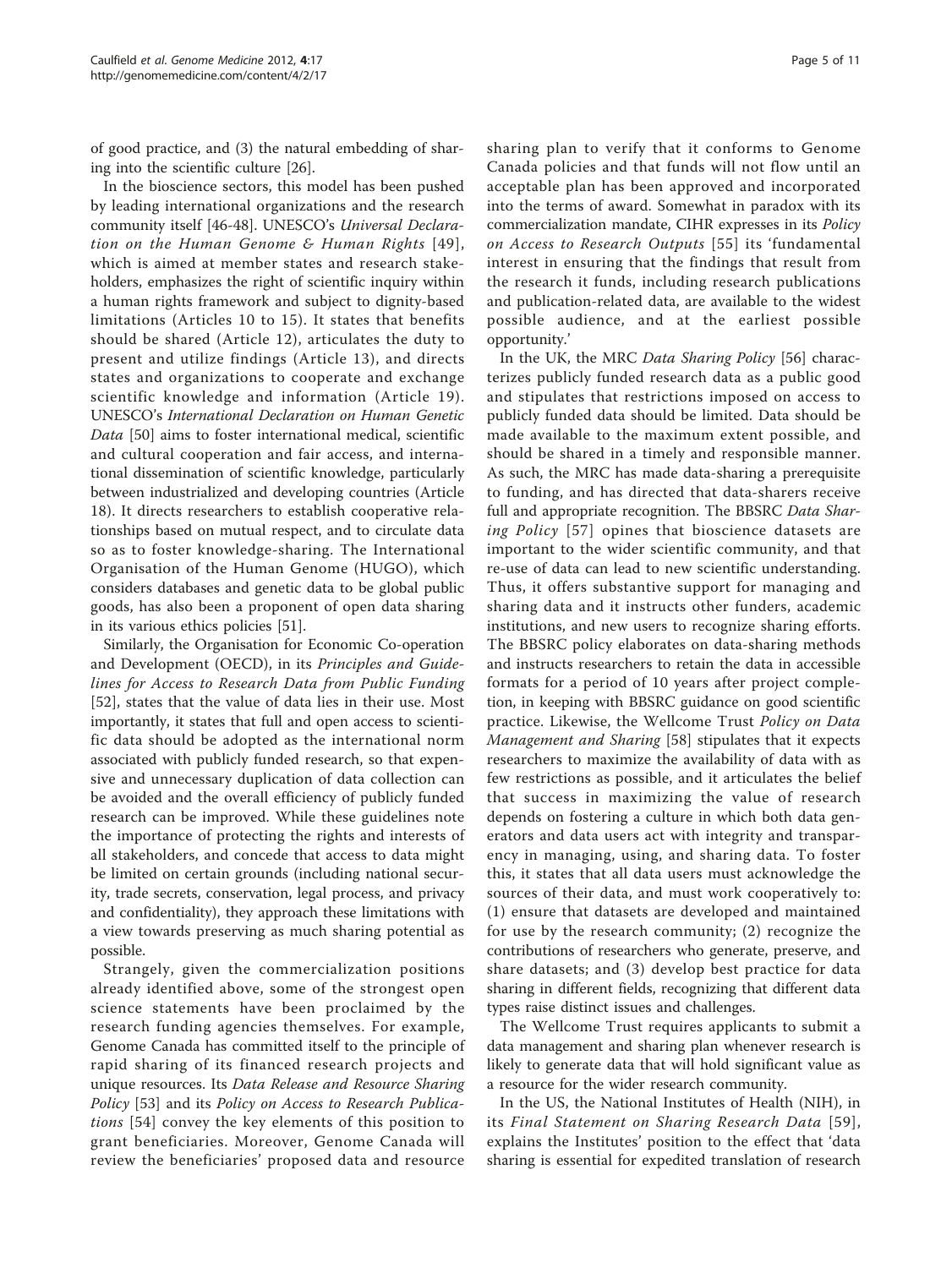results into knowledge, products, and procedures to improve human health.' More interesting, the statement requires that applicants seeking \$500,000 or more in direct costs in any year of the project period must include a data-sharing plan in their application, stating how they will share the data or, if they cannot share the data, why not. The Global Health Data Access Principles of the Bill & Melinda Gates Foundation has adopted a similar approach, stipulating that, when possible, data should be deposited in public-access repositories. If this is not possible, prospective grantees should propose alternatives for access, with consideration given to the ease of discovery of the existence of the data set and maintenance of long-term access [[60](#page-9-0)]. The Howard Hughes Medical Institute, while expecting an investigator's host institution to commercialize research outputs, also has a Sharing of Publication-related Materials, Data and Software policy [\[61](#page-9-0)], which states its mission supports broad dissemination of research tools, and requires databases that are too large to be included in a publication (but which are nonetheless integral to the publication) be made freely available by other means (for example, on-line at no cost, with no restriction on research use, and in a highly accessible manner [\[61\]](#page-9-0)).

This open scientific collaboration philosophy has resulted in the creation of a range of open access journals, publicly accessible biobanks, and more. Recently, it has led a large group of major health research funders to issue a Joint Statement of Purpose [\[62\]](#page-9-0), which sets out their belief that making datasets available to those beyond the original collectors in a timely and responsible manner will generate (1) faster progress in improving health, (2) better value for money, and (3) higher quality science. The signatories have agreed to work jointly and to call on other actors, including governments, to adopt data-access policies that promote sharing and use. The statement is founded on the principles of equity, ethics, and efficiency, and goes on to outline immediate goals and longer-term aspirations, which is important in a climate where academic researchers have been encouraged to seek commercial opportunities and IP rights over their inventions [\[63](#page-9-0)]. A sampling of open science research policies is offered in Table [2](#page-6-0).

## A policy conflict?

On the surface, these policy trends seem to create an untenable situation within the research community. We might reasonably ask if there is, in fact, an irreconcilable conflict? Can researchers reasonably be expected to embrace the commercialization and the 'open science' imperatives? And what is the impact of one upon the other?

Before briefly considering these questions, we should say a word about the two models. First, many are skeptical that the narrow commercialization agenda will work. As noted by Hopkins, et al. [[64\]](#page-10-0), '[t]he translation of advances in bioscience into new technology is far more difficult, costly and time-consuming than many policymakers believe.' There is evidence that approaches to commercialization, such as partnering with industry and the promotion of start-up companies, simply do not work [\[65](#page-10-0)]. Moreover, the early perception that patents, a common outcome of commercialization, could procure a substantial source of income for academic institutions has now been strongly refuted by the available evidence [[34\]](#page-9-0). Biotechnology patents have also raised substantial ethical and scientific controversies and are facing increasing legal challenges (Oliver Brustle v. Greenpeace e. V. (2011), Association for Molecular Pathology et al. v. USPTO et al. (2010; overturned in part by the Court of Appeals for the Federal Circuit)). To be fair, open scientific collaborations in biotechnology are still in their infancy, and, like commercialization, have much to prove in terms of delivering economic, social, or clinical benefits [[66\]](#page-10-0), though there certainly have been anecdotal examples of open models succeeding [\[45](#page-9-0)[,67](#page-10-0)]. One of the major challenges for proponents of such collaborative models will be to convince governments and industry of the value of this particular business model, and to obtain their participation in more open initiatives.

On the question of irreconcilability, more than a few scholars have suggested that the pressure on researchers to obtain IP rights, a by-product of the commercialization instruction, conflicts directly with the idea of free exchange of scientific knowledge [[68\]](#page-10-0). While the data on the impact of patents is equivocal (there is, for example, little solid research that shows a clear 'anti-commons' effect [[32](#page-9-0),[69](#page-10-0),[70\]](#page-10-0), research gives teeth to the concern that commercialization pressure hurts open scientific collaboration [[71\]](#page-10-0). One recent study concluded that industry sponsorship of university research 'jeopardizes public disclosure of academic research' [[72\]](#page-10-0). Other studies have found that commercialization activity negatively impacts researcher collaboration [[73](#page-10-0)]. This occurred despite researchers being part of a collaborative network. Given that collaboration is an important element of an open (scientific) culture, this research, which is buttressed by other recent work [[74\]](#page-10-0), supports the contention that there is, at a minimum, a serious policy tension. Indeed, it was concluded that, 'policies directed at enhancing collaborative networks and policies directed at commercialization are moderately antagonistic' [[73\]](#page-10-0). This is a position shared by some of the TTO respondents in that study, who felt that (the dominant) commercialization pressure cut against the traditional mandate of universities, which, as one TTO official put it, was 'the discovery of new knowledge' [\[37\]](#page-9-0).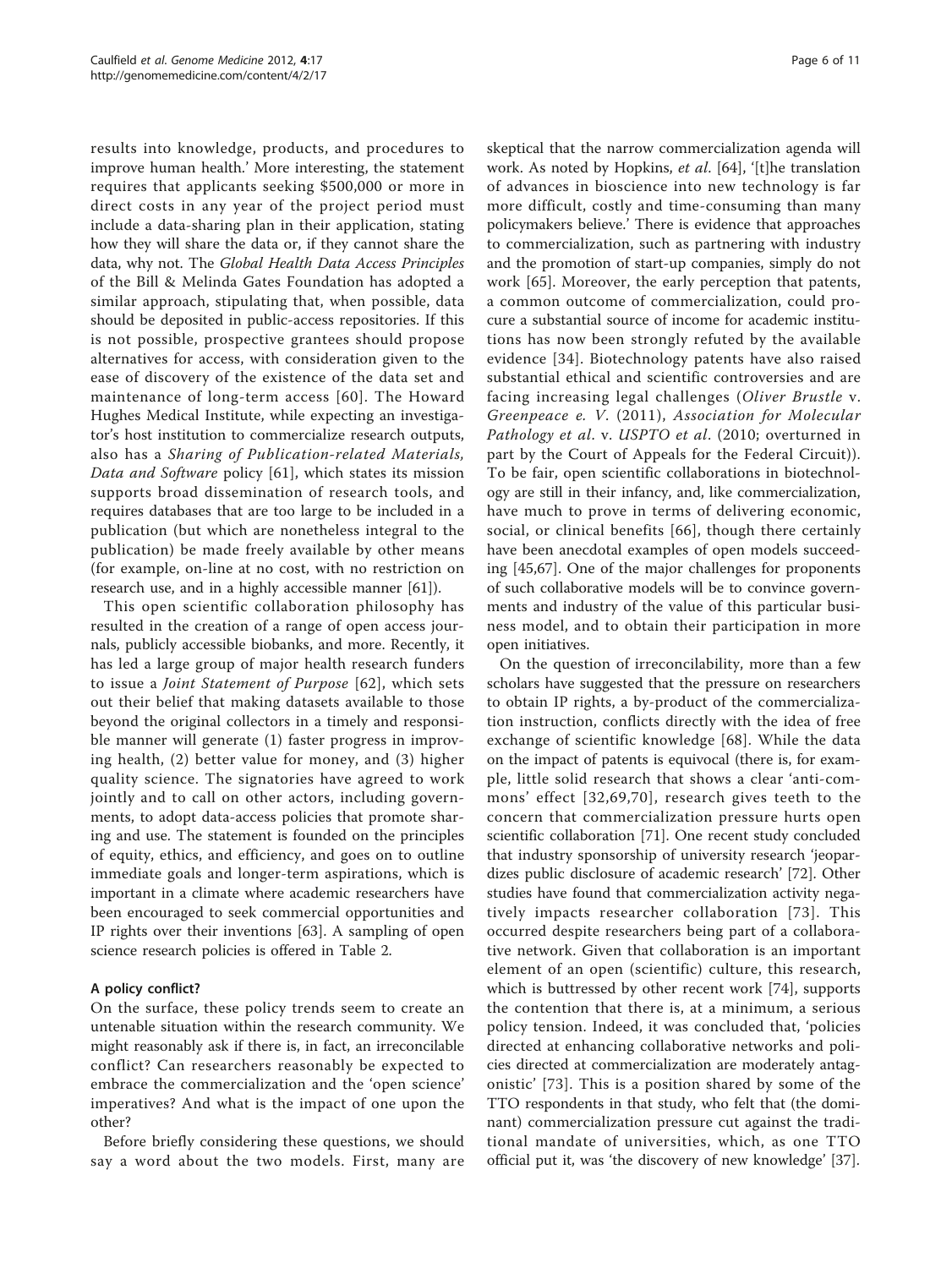<span id="page-6-0"></span>

| Universal Declaration on the Human Genome and Human Rights (1997)                                                                                    | Article 12(a):<br>Benefits from advances in biology, genetics and medicine, concerning the<br>human genome, shall be made available to all, with due regard for the<br>dignity and human rights of each individual                                                                                                                                                                                                                                                                                                                                                          |
|------------------------------------------------------------------------------------------------------------------------------------------------------|-----------------------------------------------------------------------------------------------------------------------------------------------------------------------------------------------------------------------------------------------------------------------------------------------------------------------------------------------------------------------------------------------------------------------------------------------------------------------------------------------------------------------------------------------------------------------------|
| International Declaration on Human Genetic Data (2003)                                                                                               | Article 18(c):<br>Researchers should endeavour to establish cooperative relationships,<br>based on mutual respect with regard to scientific and ethical matters and,<br>subject to the provisions of Article 14, should encourage the free<br>circulation of human genetic data and human proteomic data in order to<br>foster the sharing of scientific knowledge, provided that the principles set<br>out in this Declaration are observed by the parties concerned. To this<br>end, they should also endeavour to publish in due course the results of<br>their research |
| HUGO, Statement on Human Genomic Databases (2002)                                                                                                    | Human genomic databases are global public goods.                                                                                                                                                                                                                                                                                                                                                                                                                                                                                                                            |
|                                                                                                                                                      | The free flow of datashould be encouraged                                                                                                                                                                                                                                                                                                                                                                                                                                                                                                                                   |
| Bermuda Principles (1996)                                                                                                                            | all human genomic sequence information, generated by centres funded<br>for large-scale human sequencing, should be freely available and in the<br>public domain in order to encourage research and development and to<br>maximise its benefit to society                                                                                                                                                                                                                                                                                                                    |
| Fort Lauderdale Agreement (2003)                                                                                                                     | Rapid release of DNA sequence data should be extended to all sequence<br>data.                                                                                                                                                                                                                                                                                                                                                                                                                                                                                              |
|                                                                                                                                                      | Rapid pre-publication release should apply to other types of data from<br>other large-scale production centers specially established as 'community<br>resource projects'                                                                                                                                                                                                                                                                                                                                                                                                    |
| Toronto Statement (2009)                                                                                                                             | attendees endorsed the value of rapid pre-publication data release for<br>large reference datasets in biology and medicine that have broad utility<br>and agreed that pre-publication data release should go beyond genomics<br>and proteomics studies to other datasets - including chemical structure,<br>metabolomic, and RNAi datasets, and annotated clinical resources<br>(cohorts, tissue banks, and case-control studies)                                                                                                                                           |
| Joint Funders Statement (2011)                                                                                                                       | Goals:<br>Data sharing is recognized as a professional achievement<br>Funders and employers of researchers recognize data management and<br>sharing of well-managed datasets as an important professional indicator<br>of success in research<br>Well documented data sets are available for secondary analysis<br>Data collected for health research are made available to the scientific<br>community for analysis which adds value to existing knowledge and<br>which leads to improvements in health                                                                    |
| Organisation for Economic Cooperation and Development (OECD),<br>Principles and Guidelines for Access to Research Data from Public Funding<br>(2007) | Full and open access to scientific data should be adopted as the<br>international norm associated with publicly funded research                                                                                                                                                                                                                                                                                                                                                                                                                                             |
| Canadian Institutes of Health Research, Policy on Access to Research<br>Outputs (2007)                                                               | CIHR has a fundamental interest in ensuring that the findings that result<br>from the research it funds, including research publications and<br>publication-related data, are available to the widest possible audience,<br>and at the earliest possible opportunity                                                                                                                                                                                                                                                                                                        |
| Genome Canada, Data Release and Resource Sharing Policy (2008)                                                                                       | Genome Canada is committed to the principle of rapid data release and<br>sharing of unique resources to the scientific community; Genome Canada-<br>funded projects must therefore share data and resources in a timely<br>fashion with minimal or no restrictions.                                                                                                                                                                                                                                                                                                         |
|                                                                                                                                                      | Genome Canada applicants must provide a Data and Resource Sharing<br>Plan as part of their application                                                                                                                                                                                                                                                                                                                                                                                                                                                                      |
| Genome Canada, Policy on Access to Research Publications (2008)                                                                                      | Research publications are an important output of the research funded by<br>Genome Canada and free, online access to these publications is<br>paramount. Genome Canada recommends that peer reviewed<br>publications that have been supported, in whole or in part, by Genome<br>Canada be made freely accessible online, in a central or institutional<br>repository, as soon as possible, and, at the latest, six months after the<br>publication date                                                                                                                     |
| National Institutes of Health (US), Final Statement on Sharing Research<br>Data (2003)                                                               | data sharing is essential for expedited translation of research results into<br>knowledge, products, and procedures to improve human health.                                                                                                                                                                                                                                                                                                                                                                                                                                |
|                                                                                                                                                      | all investigator-initiated applications with direct costs greater than<br>\$500,000 in any single year will be expected to address data sharing in<br>their application                                                                                                                                                                                                                                                                                                                                                                                                     |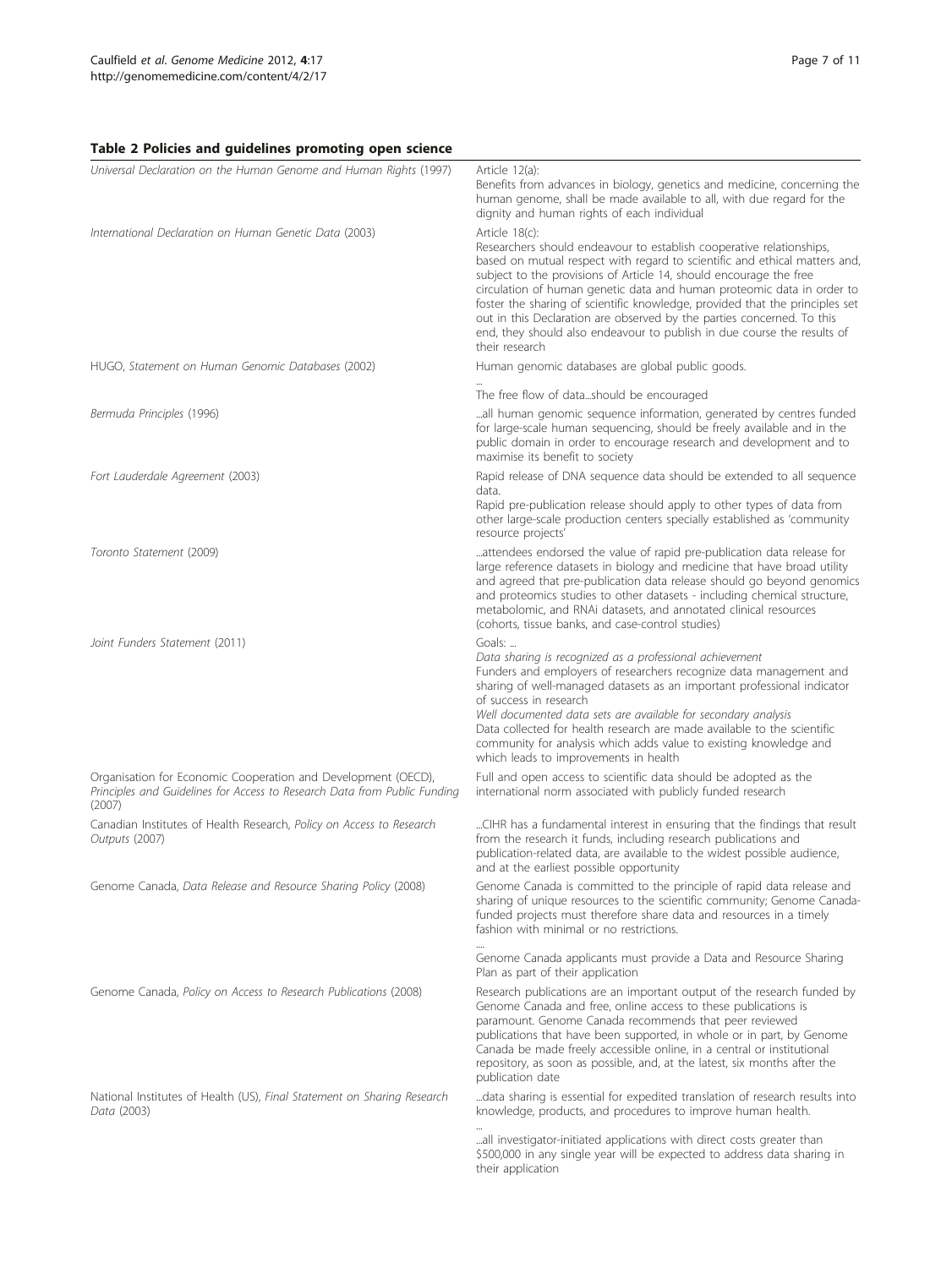### Table 2 Policies and guidelines promoting open science (Continued)

| Bill & Melinda Gates Foundation (US), Global Health Data Access Principles<br>(2011)                               | Grantees will be requiredto facilitate the prompt and broad<br>dissemination of data.                                                                                                                                                                                                                                                                                                                                                                                                                                        |
|--------------------------------------------------------------------------------------------------------------------|------------------------------------------------------------------------------------------------------------------------------------------------------------------------------------------------------------------------------------------------------------------------------------------------------------------------------------------------------------------------------------------------------------------------------------------------------------------------------------------------------------------------------|
|                                                                                                                    | When possible, data should be deposited into public-access repositories                                                                                                                                                                                                                                                                                                                                                                                                                                                      |
| California Institute for Regenerative Medicine (CIRM; US), Stem Cell Grant<br>Regulations (2006)                   | Grantees shall share biomedical materials first created under CIRM funding<br>and described in published scientific articles for research purposes in<br>California within 60 days of receipt of a request and without bias as to<br>the affiliation of the requestor unless legally precluded. [S]uch materials<br>are to be shared without cost or at the actual cost of providing the<br>material without an allocation of costs for overhead, research, discovery or<br>other non-direct costs of providing the material |
| Howard Hughes Medical Institute (HHMI; US), Sharing of Publication-<br>Related Materials, Data and Software (2007) | the mission of HHMI is to move biomedical science forward, and broad<br>dissemination of research tools and reagents created by its investigators<br>very much supports that mission                                                                                                                                                                                                                                                                                                                                         |
| Medical Research Council (UK), Data Sharing Policy (2011)                                                          | Research is a public good and, as such, data should be made available to<br>the maximum extent possible, and should be shared in a timely and<br>responsible manner                                                                                                                                                                                                                                                                                                                                                          |
| Biotechnology and Biomedical Sciences Research Council (UK), Data<br>Sharing Policy (2010)                         | Members of the community are expected and encouraged to practise<br>and promote data sharing, determine standards and best practice, and<br>create a scientific culture in which data sharing is embedded. BBSRC will<br>provide support and funding to facilitate this.                                                                                                                                                                                                                                                     |
|                                                                                                                    | BBSRC expects research data generated as a result of BBSRC support to<br>be made available with as few restrictions as possible in a timely and<br>responsible manner to the scientific community for subsequent research                                                                                                                                                                                                                                                                                                    |
| Wellcome Trust (UK), Policy on Data Management and Sharing (2010)                                                  | Researchers should maximise the availability of data as the maximization<br>of the value of research depends on fostering a culture in which both<br>data-generators and data-users act with integrity and transparency in<br>managing, using, and sharing data                                                                                                                                                                                                                                                              |

Despite the above, we take a more circumspect view on the question of irreconcilability of commercialization, on the one hand, and open scientific collaboration, on the other. Certainly there is a tension! But we should not presume that this tension is necessarily (all) bad. Managing the coexisting policy mandates (and tension), and keeping everyone (reasonably) happy will be a major policy and practical challenge in the coming years, but it is arguable that the dual pressures creates a balance that, in the aggregate, could be good for both science and society. Moreover, it is possible that the two mandates do not always conflict or are not always necessarily irreconcilable [\[75](#page-10-0)-[77\]](#page-10-0). Ideally, both commercialization and open scientific collaboration could be viewed as complementary strategies within a larger framework of activities aimed at getting the optimal social and economical value from university research that must be alternatively chosen based on prevailing circumstances [\[11\]](#page-8-0).

Openness in genomics is being promoted by the same research funding agencies that have been mandated for the last three decades with promoting commercialization. This at least offers the possibility of a uniform (or joined-up) voice being found. Of course, the positive potential of this dualism relies on funding agencies and research institutions collaborating to avoid the uncoordinated super-position of one innovation model over the

other. Again, a clear message must be forged by the distinct yet closely tied communities that are relevant to the scientific undertaking, namely the political and the funding community, the international non-governmental organizations, and the research communities. Funding and institutional policies, research guidelines, and project protocols must all be harmonized insofar as they must all recognize the dualism and permit those operating on the ground to choose the course (or courses) that most effectively satisfies the needs of the public.

Currently, the appearance and language of conflict together with the often unreflexive nature of the balancing of apparently diverging interests is a real problem, albeit one that deserves further empirical study. Researchers have little space to come to grips with how they might, in practice, embrace both imperatives. Bearing this in mind, important questions for further empirical research include: to what extent do researchers sense this policy tension? If they perceive it, what effect is it having on their behavior? And how should individual researchers go about determining how to complete a grant application section covering the expected societal or economic benefit of research? (Should they be 'conservative' and talk about short-term commercialization, job creation and patenting opportunities, or should they take a chance and discuss open and rapid dissemination, societal benefits, and the advancement of science?)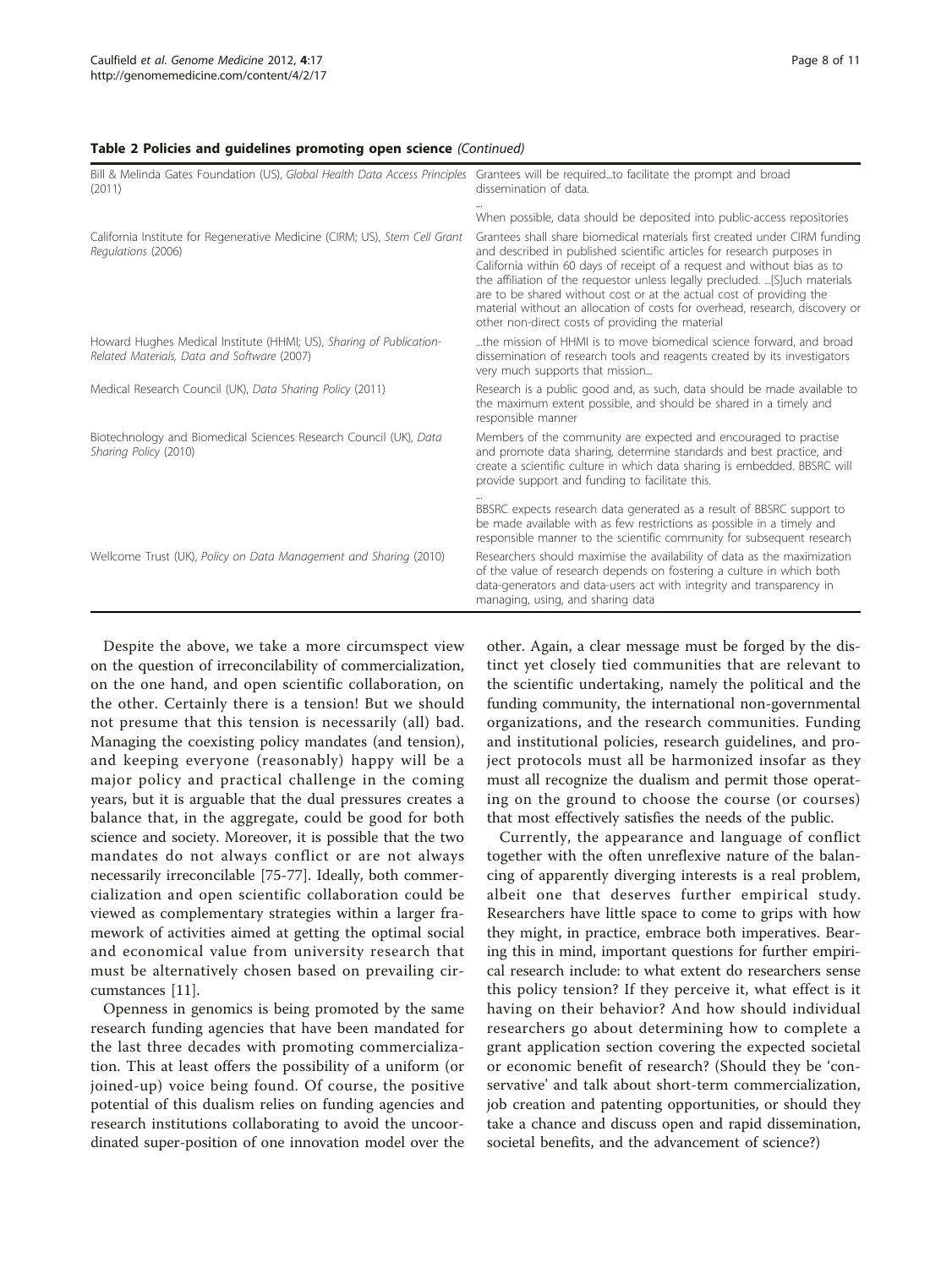<span id="page-8-0"></span>Empirical research around these and other questions will go a long way to answering the third question above, what is the impact of one policy on the other, and to forging a path toward joined up and nuanced strategies that are paralleled across sectors and jurisdictions. At the moment, as alluded to above, researchers simply do not have the requisite training to navigate the patchwork or come up with ways to effectively blend them.

## Summary

In some respects, this situation defies a conclusion. We need to collectively and collaboratively forge a middle path that uses the best elements of both policy trends: an integrated and flexible approach to innovation. To some extent, the conflict that appears to exist is more a function of the disorganized accumulation of seemingly contradictory broad political mandates than of a true policy incompatibility. Ultimately much more empirical research is needed: (1) to document practices and difficulties encountered by researchers trying to navigate innovations policies and their potentially conflicting demands; (2) to determine the extent to which commercialization policies and open science policies actually conflict (or could be made to conflict less); (3) to determine the degree to which the contemporary innovation ethos conflicts with existing norms of scientific inquiry; and (4) to determine if the policy tensions are, in aggregate, harmful (or could be construed to have a more positive impact on research).

It would seem that the current dilemma is part of a larger questioning on how best to integrate the various policy approaches to innovation into a single coherent and measurable framework that would encompass both open scientific collaboration and commercialization into the more global and flexible approach we envision. In the current transitional period, it is hoped that funding agencies will be able to develop clear guideposts to assist researchers in finding their way across this research conflict (that is, helping them to determine how best to answer questions in their grant applications).

#### Abbreviations

BBSRC: Biotechnology and Biomedical Sciences Research Council; CIHR: Canadian Institutes of Health Research; IP: intellectual property; MRC: Medical Research Council; TTO: technology transfer office.

#### Acknowledgements

We would like to thank the Cancer Stem Cell Consortium, the Stem Cell Network, SCRIPT, The Fonds de recherche en santé du Québec (FRSQ), CGP for funding and research support and Christen Rachul, Zubin Master, Edward Dove and Ubaka Ogbogu for their insight and assistance in the preparation of this manuscript. Caulfield was a Visiting Scholar at the University of Edinburgh during the preparation of this paper.

#### Author details

<sup>1</sup> Health Law and Science Policy Group, Law Centre, University of Alberta,<br>Edmonton, T6G 2H5, Canada. <sup>2</sup>School of Law, University of Edinburgh, Old College, South Bridge, Edinburgh, EH8 9YL, UK. <sup>3</sup>Centre of Genomics and Policy, Faculty of Medicine, Department of Human Genetics, McGill University, 740 Dr. Penfield Avenue Suite 5200, Montreal, H3A 1A4, Canada.

#### Authors' contributions

Authorship is listed alphabetically. All authors (Caulfied, Harmon and Joly) contributed equally to the preparation of this article and have read and approved the final manuscript for publication.

#### Authors' information

TC is a Canada Research Chair in Health Law and Policy, a Professor in the Faculty of Law and School of Public Health, and Research Director of the Health Law and Science Policy Group, University of Alberta. SHEH is Lecturer in Regulation and Risk in the School of Law, Deputy Director of the J Kenyon Mason Institute in Medicine, Life Sciences and the Law, and Research Fellow at INNOGEN, ESRC Centre for Social and Economic Research on Innovation in Genomics, and SCRIPT, AHRC Centre for Research on Intellectual Property and Technology Law, all at the University of Edinburgh. YJ is Assistant Professor at the Centre of Genomics and Policy, McGill University.

#### Competing interests

None of the authors have any competing interests. It should be noted, however, that both TC and YJ currently receive research funds from the Stem Cell Network, an entity mentioned in the article. They have also, in the recent past, received funds from Genome Canada.

#### Received: 6 January 2012 Revised: 8 February 2012 Accepted: 27 February 2012 Published: 27 February 2012

#### References

- Firestone R: [Lessons from 60 years of pharmaceutical innovation.](http://www.ncbi.nlm.nih.gov/pubmed/19949401?dopt=Abstract) Nat Rev Drug Discov 2009, 8:959-968.
- 2. Joly Y, Wahnon F, Knoppers BM: Impact of the commercialization of biotechnology research on the communication of research results: North American perspective. Harvard Health Policy Rev 2007, 8:71-84.
- 3. Wolinsky H: [Funding in the firing line. Do governments have a duty to](http://www.ncbi.nlm.nih.gov/pubmed/21799528?dopt=Abstract) [fund the full spectrum of scientific research, or can the private sector be](http://www.ncbi.nlm.nih.gov/pubmed/21799528?dopt=Abstract) [relied upon to pick up the slack?](http://www.ncbi.nlm.nih.gov/pubmed/21799528?dopt=Abstract) EMBO Rep 2011, 12:772-774.
- 4. Macilwain C: [Funding in 2011: East heats up as West cools down.](http://www.ncbi.nlm.nih.gov/pubmed/21241886?dopt=Abstract) Cell 2011, 144:167-169.
- 5. Dorsey ER, de Roulet J, Thompson JP, Reminick JI, Thai A, White-Stellato Z, Beck CA, George BP, Moses H: [Funding of US biomedical research, 2003-](http://www.ncbi.nlm.nih.gov/pubmed/20068207?dopt=Abstract) [2008.](http://www.ncbi.nlm.nih.gov/pubmed/20068207?dopt=Abstract) JAMA 2010, 303:137-143.
- 6. D'Este P, Patel P: University-industry linkages in the UK: what are the factors underlying the variety of interactions with industry? Res Policy 2007, 36:1295-1313.
- 7. Cooke P: Biotechnology clusters in the UK: Lessons from localisation in the commercialisation of science. Small Business Economics 2001, 17:43-59.
- 8. Smith HL, Glasson J, Simmie J, Chadwick A, Clark GL: Enterprising Oxford: The Growth of the Oxfordshire High-Tech Economy Oxford: Oxfordshire Economic Observatory; 2003.
- 9. Kirby DA: Creating entrepreneurial universities in the UK: applying entrepreneurship theory to practice. J Technol Transf 2006, 31:599-603.
- 10. Association of University Technology Managers: AUTM Licensing Activity Survey Summary: FY2010 Deerfield, IL: AUTM; 2010.
- 11. Joly Y, Livingstone A, Dove E: Moving beyond commercialization: strategies to maximize the economic and social impact of genomics research. GPS 2011, Policy Brief No. 5.
- 12. Hoag H: [Canadian research shift makes waves.](http://www.ncbi.nlm.nih.gov/pubmed/21512543?dopt=Abstract) Nature 2011, 472:269.
- 13. Pratt S: New order rules medical research: original model funded top scientists; now focus is on 'stakeholders'. Edmonton Journal 2010 [[http://](http://www2.canada.com/edmontonjournal/news/story.html?id=4424d3a8-9679-48af-9561-da8a40da7f9e) [www2.canada.com/edmontonjournal/news/story.html?id=4424d3a8-9679-](http://www2.canada.com/edmontonjournal/news/story.html?id=4424d3a8-9679-48af-9561-da8a40da7f9e) [48af-9561-da8a40da7f9e\]](http://www2.canada.com/edmontonjournal/news/story.html?id=4424d3a8-9679-48af-9561-da8a40da7f9e).
- 14. Canadian Institutes of Health Research Act 2000, SC, c 6, s 4(i) (Canada).
- 15. Fischer D, Atkinson-Grosjean J, House D: Changes in academy/industry/ state relations in Canada: the creation and development of the Networks of Centres of Excellence. Minerva 2001, 39:299-325.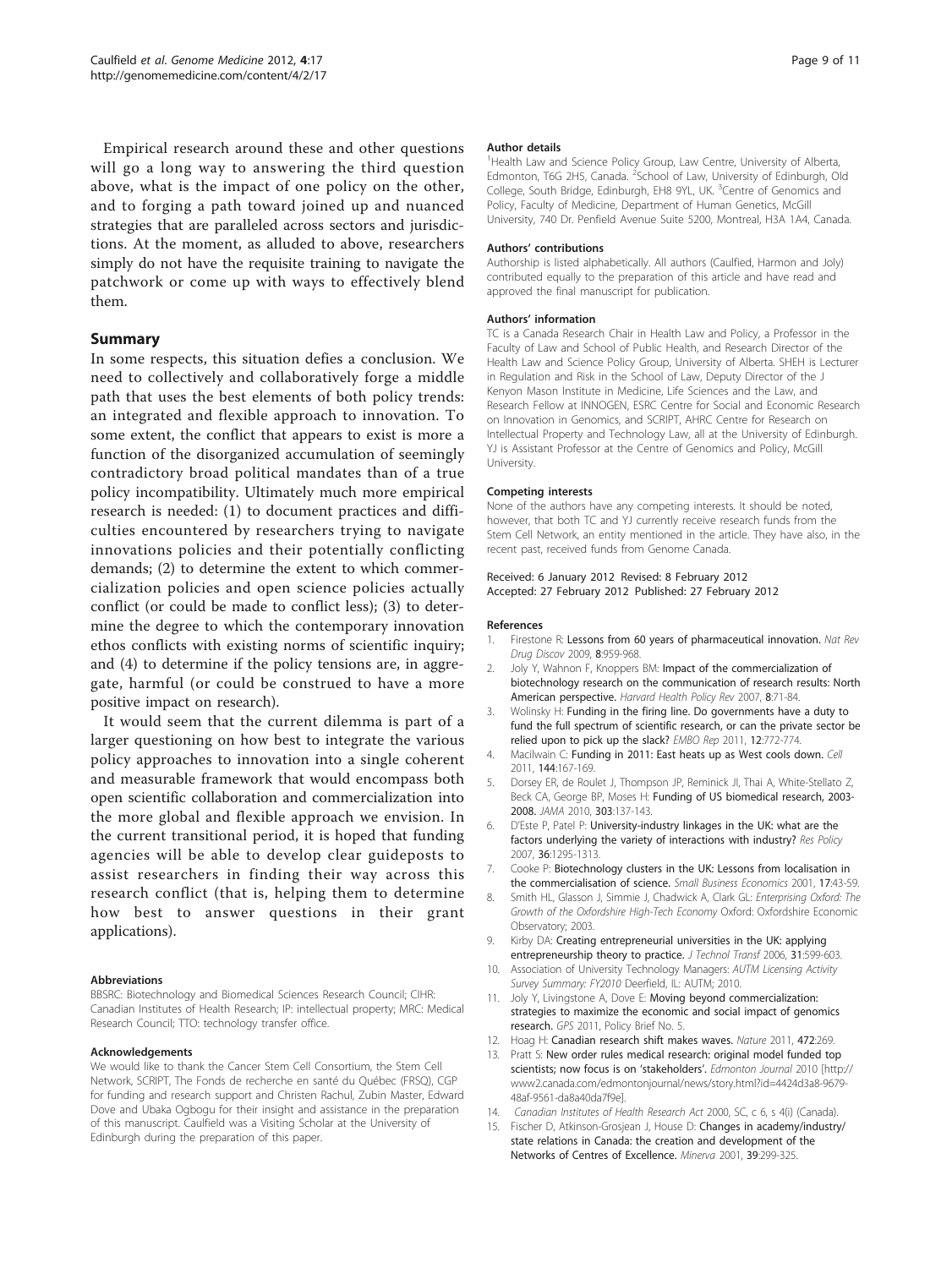- <span id="page-9-0"></span>16. Networks of Centres of Excellence (Canada): 20th Anniversary Report 2009 [\[http://www.nce-rce.gc.ca/\\_docs/8pager-eng.pdf\]](http://www.nce-rce.gc.ca/_docs/8pager-eng.pdf).
- 17. Stem Cell Network (Canada): Commercialization. [[http://www.](http://www.stemcellnetwork.ca/index.php?page=commercialization&hl=eng) [stemcellnetwork.ca/index.php?page=commercialization&hl=eng\]](http://www.stemcellnetwork.ca/index.php?page=commercialization&hl=eng).
- 18. Genome Canada: Entrepreneurship Education in Genomics (EEG) Program. [[http://www.genomecanada.ca/en/portfolio/research/eeg](http://www.genomecanada.ca/en/portfolio/research/eeg-program.aspx)[program.aspx\]](http://www.genomecanada.ca/en/portfolio/research/eeg-program.aspx).
- 19. Genome Canada: Guidelines for Funding Large-scale Genomics Research Projects 2010 [\[http://www.genomecanada.ca/medias/PDF/en/guidelines](http://www.genomecanada.ca/medias/PDF/en/guidelines-competition-2010.pdf)[competition-2010.pdf\]](http://www.genomecanada.ca/medias/PDF/en/guidelines-competition-2010.pdf).
- 20. Salter A, D'Este P, Martin B, Geuna A, Scott A, Pavitt K, Patel P, Nightingale P: Talent, not technology: the impact of publicly funded research on innovation in the UK. Science Policy Research Unit, University of Sussex, UK; 2000 [[http://www.sussex.ac.uk/Units/spru/nprnet/documents/](http://www.sussex.ac.uk/Units/spru/nprnet/documents/talentshort.pdf) [talentshort.pdf\]](http://www.sussex.ac.uk/Units/spru/nprnet/documents/talentshort.pdf).
- 21. Department of Trade & Industry (UK): Science and Innovation Strategy 2001 London: DTI; 2001 [[http://www.innovation.lv/ino2/publications/](http://www.innovation.lv/ino2/publications/publications_anglija/strategy.pdf) [publications\\_anglija/strategy.pdf\]](http://www.innovation.lv/ino2/publications/publications_anglija/strategy.pdf).
- 22. Neate R: Stem cell centre gets green light from UK government. The Observer 2011 [\[http://www.guardian.co.uk/business/2011/oct/02/stem-cell](http://www.guardian.co.uk/business/2011/oct/02/stem-cell-centre-government-investment)[centre-government-investment](http://www.guardian.co.uk/business/2011/oct/02/stem-cell-centre-government-investment)].
- 23. Medical Research Council (UK): Good Research Practice 2005 [[http://www.](http://www.mrc.ac.uk/Utilities/Documentrecord/index.htm?d=MRC002415) [mrc.ac.uk/Utilities/Documentrecord/index.htm?d=MRC002415\]](http://www.mrc.ac.uk/Utilities/Documentrecord/index.htm?d=MRC002415).
- 24. Medical Research Council (UK): Human Tissue and Biological Samples for Use in Research - Operational and Ethical Guidelines 2001 [\[http://www.mrc.ac.uk/](http://www.mrc.ac.uk/Utilities/Documentrecord/index.htm?d=MRC002420) [Utilities/Documentrecord/index.htm?d=MRC002420](http://www.mrc.ac.uk/Utilities/Documentrecord/index.htm?d=MRC002420)].
- 25. Medical Research Council (UK): MRC's Translational Research Strategy 2008 [\[http://www.mrc.ac.uk/Utilities/Documentrecord/index.htm?d=MRC004551\]](http://www.mrc.ac.uk/Utilities/Documentrecord/index.htm?d=MRC004551).
- 26. Biotechnology and Biomedical Sciences Research Council (UK): Strategic Plan 2010-2015. [\[http://www.bbsrc.ac.uk/publications/planning/strategy/](http://www.bbsrc.ac.uk/publications/planning/strategy/strategic-plan-index.aspx) [strategic-plan-index.aspx](http://www.bbsrc.ac.uk/publications/planning/strategy/strategic-plan-index.aspx)].
- 27. Department of Health (UK): Research Governance Framework for Health and Social Care. Second edition. London: Department of Health; 2005 [[http://](http://www.dh.gov.uk/prod_consum_dh/groups/dh_digitalassets/@dh/@en/documents/digitalasset/dh_4122427.pdf) [www.dh.gov.uk/prod\\_consum\\_dh/groups/dh\\_digitalassets/@dh/@en/](http://www.dh.gov.uk/prod_consum_dh/groups/dh_digitalassets/@dh/@en/documents/digitalasset/dh_4122427.pdf) [documents/digitalasset/dh\\_4122427.pdf\]](http://www.dh.gov.uk/prod_consum_dh/groups/dh_digitalassets/@dh/@en/documents/digitalasset/dh_4122427.pdf).
- 28. Weiner C: Patenting and academic research: historical case studies. Sci Technol Hum Values 1987, 12:50-62.
- 29. Sampat BN: Patenting and US academic research in the 20th century: the world before and after Bayh-Dole. Res Policy 2006, 35:772-789.
- 30. White House (US): Startup America. [[http://www.whitehouse.gov/issues/](http://www.whitehouse.gov/issues/startup-america) [startup-america\]](http://www.whitehouse.gov/issues/startup-america).
- 31. Obama B: Remarks by the President in State of Union Address 2011 [\[http://](http://www.whitehouse.gov/the-press-office/2011/01/25/remarks-president-state-union-address) [www.whitehouse.gov/the-press-office/2011/01/25/remarks-president-state](http://www.whitehouse.gov/the-press-office/2011/01/25/remarks-president-state-union-address)[union-address\]](http://www.whitehouse.gov/the-press-office/2011/01/25/remarks-president-state-union-address).
- 32. Caulfield T: [Reflections on the gene patent war: the myriad battle,](http://www.ncbi.nlm.nih.gov/pubmed/21507909?dopt=Abstract) [Sputnik and beyond.](http://www.ncbi.nlm.nih.gov/pubmed/21507909?dopt=Abstract) Clin Chem 2011, 57:977-979.
- 33. National Science Foundation (US): NSF Innovation Corps. [[http://www.nsf.](http://www.nsf.gov/news/special_reports/i-corps/) [gov/news/special\\_reports/i-corps/](http://www.nsf.gov/news/special_reports/i-corps/)].
- 34. National Research Council (US), Merrill SA, Mazza A-M: Managing University Intellectual Property in the Public Interest Washington, DC: National Academics Press; 2010.
- 35. California Institute for Regenerative Medicine (CIRM): Adopted CIRM Stem Cell Grant Regulations [[http://www.cirm.ca.gov/Regulations\]](http://www.cirm.ca.gov/Regulations).
- 36. Howard Hughes Medical Institute: Frequently Asked Questions About the HHMI Investigator Program. [[http://www.hhmi.org/research/](http://www.hhmi.org/research/investigators/investigator_faq.html) [investigators/investigator\\_faq.html](http://www.hhmi.org/research/investigators/investigator_faq.html)].
- 37. Bubela T, Caulfield T: [Role and reality: technology transfer at Canadian](http://www.ncbi.nlm.nih.gov/pubmed/20598388?dopt=Abstract) [universities.](http://www.ncbi.nlm.nih.gov/pubmed/20598388?dopt=Abstract) Trends Biotechnol 2010, 28:447-451.
- 38. Critchley CR, Nicol D: [Understanding the impact of commercialization on](http://www.ncbi.nlm.nih.gov/pubmed/21796883?dopt=Abstract) [public support for scientific research: is it about the funding source or](http://www.ncbi.nlm.nih.gov/pubmed/21796883?dopt=Abstract) [the organization conducting the research?](http://www.ncbi.nlm.nih.gov/pubmed/21796883?dopt=Abstract) Public Underst Sci 2011, 20:347-366.
- 39. Caulfield T, McGuire AL, Cho M, Buchanan JA, Burgess MM, Danilczyk U, Diaz CM, Fryer-Edwards K, Green SK, Hodosh MA, Juengst ET, Kaye J, Kedes L, Knoppers BM, Lemmens T, Meslin EM, Murphy J, Nussbaum RL, Otlowski M, Pullman D, Ray PN, Sugarman J, Timmons M: [Research ethics](http://www.ncbi.nlm.nih.gov/pubmed/18366258?dopt=Abstract) [recommendations for whole-genome research: consensus statement.](http://www.ncbi.nlm.nih.gov/pubmed/18366258?dopt=Abstract) PLoS Biol 2008, 6:e73.
- 40. Murdoch C, Caulfield T: [Commercialization, patenting and genomics:](http://www.ncbi.nlm.nih.gov/pubmed/19341493?dopt=Abstract) [researcher perspectives.](http://www.ncbi.nlm.nih.gov/pubmed/19341493?dopt=Abstract) Genome Med 2009, 1:22.
- 41. Silverstein T, Joly Y, Harmsen E, Knoppers BM: The commercialization of genomic academic research: conflicting interests? In Biotechnology IP and Ethics. Edited by: Gold ER, Knoppers BM. Markham, Ontario: LexisNexis Canada; 2009:131-163.
- 42. Raymond ES: The Cathedral and the Bazaar: Musings on Linux and Open Source by an Accidental Revolutionary Sebastopol, California: O'Reilly Media; 1999.
- 43. Joly Y: [Open biotechnology: licences needed.](http://www.ncbi.nlm.nih.gov/pubmed/20458301?dopt=Abstract) Nat Biotechnol 2010, 28:417-419.
- 44. Murray-Rust P: [Chemistry for everyone.](http://www.ncbi.nlm.nih.gov/pubmed/18256659?dopt=Abstract) Nature 2008, 451:648-651.
- 45. Gowers T, Nielsen M: [Massively collaborative mathematics.](http://www.ncbi.nlm.nih.gov/pubmed/19829354?dopt=Abstract) Nature 2009, 461:879-881.
- 46. Bermuda Principles. Summary of Principles Agreed at the International Strategy Meeting on Human Genome Sequencing Bermuda; 1996 [\[http://](http://www.ornl.gov/sci/techresources/Human_Genome/research/bermuda.shtml#1) [www.ornl.gov/sci/techresources/Human\\_Genome/research/bermuda.](http://www.ornl.gov/sci/techresources/Human_Genome/research/bermuda.shtml#1) [shtml#1](http://www.ornl.gov/sci/techresources/Human_Genome/research/bermuda.shtml#1)].
- 47. Fort Lauderdale Agreement. Sharing Data from Large-scale Biological Research Projects: A System of Tripartite Responsibility. Report of a Meeting Organized by the Wellcome Trust Fort Lauderdale, USA; 2003 [[http://www.](http://www.wellcome.ac.uk/stellent/groups/corporatesite/@policy_communications/documents/web_document/wtd003207.pdf) [wellcome.ac.uk/stellent/groups/corporatesite/@policy\\_communications/](http://www.wellcome.ac.uk/stellent/groups/corporatesite/@policy_communications/documents/web_document/wtd003207.pdf) [documents/web\\_document/wtd003207.pdf](http://www.wellcome.ac.uk/stellent/groups/corporatesite/@policy_communications/documents/web_document/wtd003207.pdf)].
- 48. Toronto International Data Release Workshop Authors, Birney E, Hudson TJ, Green ED, Gunter C, Eddy S, Rogers J, Harris JR, Ehrlich SD, Apweiler R, Austin CP, Berglund L, Bobrow M, Bountra C, Brookes AJ, Cambon-Thomsen A, Carter NP, Chisholm RL, Contreras JL, Cooke RM, Crosby WL, Dewar K, Durbin R, Dyke SO, Ecker JR, El Emam K, Feuk L, Gabriel SB, Gallacher J, Gelbart WM, et al: [Prepublication data sharing.](http://www.ncbi.nlm.nih.gov/pubmed/19741685?dopt=Abstract) Nature 2009, 461:168-170.
- 49. UNESCO International Bioethics Committee: Universal Declaration on the Human Genome and Human Rights UNESCO; Paris; 1997 [[http://portal.](http://portal.unesco.org/en/ev.php-URL_ID=13177&URL_DO=DO_TOPIC&URL_SECTION=201.html) [unesco.org/en/ev.php-](http://portal.unesco.org/en/ev.php-URL_ID=13177&URL_DO=DO_TOPIC&URL_SECTION=201.html)

[URL\\_ID=13177&URL\\_DO=DO\\_TOPIC&URL\\_SECTION=201.html](http://portal.unesco.org/en/ev.php-URL_ID=13177&URL_DO=DO_TOPIC&URL_SECTION=201.html)]. 50. UNESCO International Bioethics Committee: International Declaration on

- Human Genetic Data UNESCO; Paris; 2003 [[http://portal.unesco.org/en/ev.](http://portal.unesco.org/en/ev.php-URL_ID=17720&URL_DO=DO_TOPIC&URL_SECTION=201.html) [php-URL\\_ID=17720&URL\\_DO=DO\\_TOPIC&URL\\_SECTION=201.html\]](http://portal.unesco.org/en/ev.php-URL_ID=17720&URL_DO=DO_TOPIC&URL_SECTION=201.html).
- 51. HUGO Ethics Committee: Statement on Human Genomic Databases 2002 [[http://www.hugo-international.org/img/genomic\\_2002.pdf\]](http://www.hugo-international.org/img/genomic_2002.pdf).
- 52. Organisation for Economic Co-operation and Development: OECD Principles and Guidelines for Access to Research Data from Public Funding OECD; Paris; 2007 [\[http://www.oecd.org/dataoecd/9/61/38500813.pdf](http://www.oecd.org/dataoecd/9/61/38500813.pdf)].
- 53. Genome Canada: Data Release and Resource Sharing 2008 [\[http://www.](http://www.genomecanada.ca/medias/PDF/EN/DataReleaseandResourceSharingPolicy.pdf) [genomecanada.ca/medias/PDF/EN/DataReleaseandResourceSharingPolicy.](http://www.genomecanada.ca/medias/PDF/EN/DataReleaseandResourceSharingPolicy.pdf) [pdf](http://www.genomecanada.ca/medias/PDF/EN/DataReleaseandResourceSharingPolicy.pdf)].
- 54. Genome Canada: Policy on Access to Research Publications 2008 [\[http://](http://www.genomecanada.ca/medias/PDF/EN/AccessResearchPublicationsPolicy.pdf) [www.genomecanada.ca/medias/PDF/EN/AccessResearchPublicationsPolicy.](http://www.genomecanada.ca/medias/PDF/EN/AccessResearchPublicationsPolicy.pdf) [pdf](http://www.genomecanada.ca/medias/PDF/EN/AccessResearchPublicationsPolicy.pdf)].
- 55. Canadian Institutes of Health Research: Policy on Access to Research Outputs. 2007 [[http://www.cihr-irsc.gc.ca/e/34846.html\]](http://www.cihr-irsc.gc.ca/e/34846.html).
- 56. Medical Research Council (UK): MRC Policy on Data Sharing and Preservation. [\[http://www.mrc.ac.uk/Ourresearch/Ethicsresearchguidance/](http://www.mrc.ac.uk/Ourresearch/Ethicsresearchguidance/Datasharinginitiative/Policy/index.htm) [Datasharinginitiative/Policy/index.htm\]](http://www.mrc.ac.uk/Ourresearch/Ethicsresearchguidance/Datasharinginitiative/Policy/index.htm).
- 57. Biotechnology and Biomedical Sciences Research Council (UK): Data Sharing Policy. 2010 [[http://www.bbsrc.ac.uk/organisation/policies/](http://www.bbsrc.ac.uk/organisation/policies/position/policy/data-sharing-policy.aspx) [position/policy/data-sharing-policy.aspx\]](http://www.bbsrc.ac.uk/organisation/policies/position/policy/data-sharing-policy.aspx).
- Wellcome Trust: Policy on Data Management and Sharing. [\[http://www.](http://www.wellcome.ac.uk/About-us/Policy/Policy-and-position-statements/WTX035043.htm) [wellcome.ac.uk/About-us/Policy/Policy-and-position-statements/WTX035043.](http://www.wellcome.ac.uk/About-us/Policy/Policy-and-position-statements/WTX035043.htm) [htm](http://www.wellcome.ac.uk/About-us/Policy/Policy-and-position-statements/WTX035043.htm)].
- 59. National Institutes of Health (US): Final NIH Statement on Sharing Research Data. 2003 [\[http://grants.nih.gov/grants/guide/notice-files/NOT-](http://grants.nih.gov/grants/guide/notice-files/NOT-OD-03-032.html)[OD-03-032.html](http://grants.nih.gov/grants/guide/notice-files/NOT-OD-03-032.html)].
- 60. Bill and Melinda Gates Foundation: Global Health Data Access Principles [[http://www.gatesfoundation.org/global-health/Documents/data-access](http://www.gatesfoundation.org/global-health/Documents/data-access-principles.pdf)[principles.pdf](http://www.gatesfoundation.org/global-health/Documents/data-access-principles.pdf)].
- 61. Howard Hughes Medical Institute: Sharing of Publication-Related Materials, Data and Software [[http://www.hhmi.org/about/research/sc\\_300.pdf\]](http://www.hhmi.org/about/research/sc_300.pdf).
- 62. Walport M, Brest P: [Sharing research data to improve public health.](http://www.ncbi.nlm.nih.gov/pubmed/21216456?dopt=Abstract) Lancet 2011, 377:537-539.
- Rai A, Eisenberg R: Bayh-Dole reform and the progress of biomedicine. Law Contemp Probl 2003, 66:289-314.